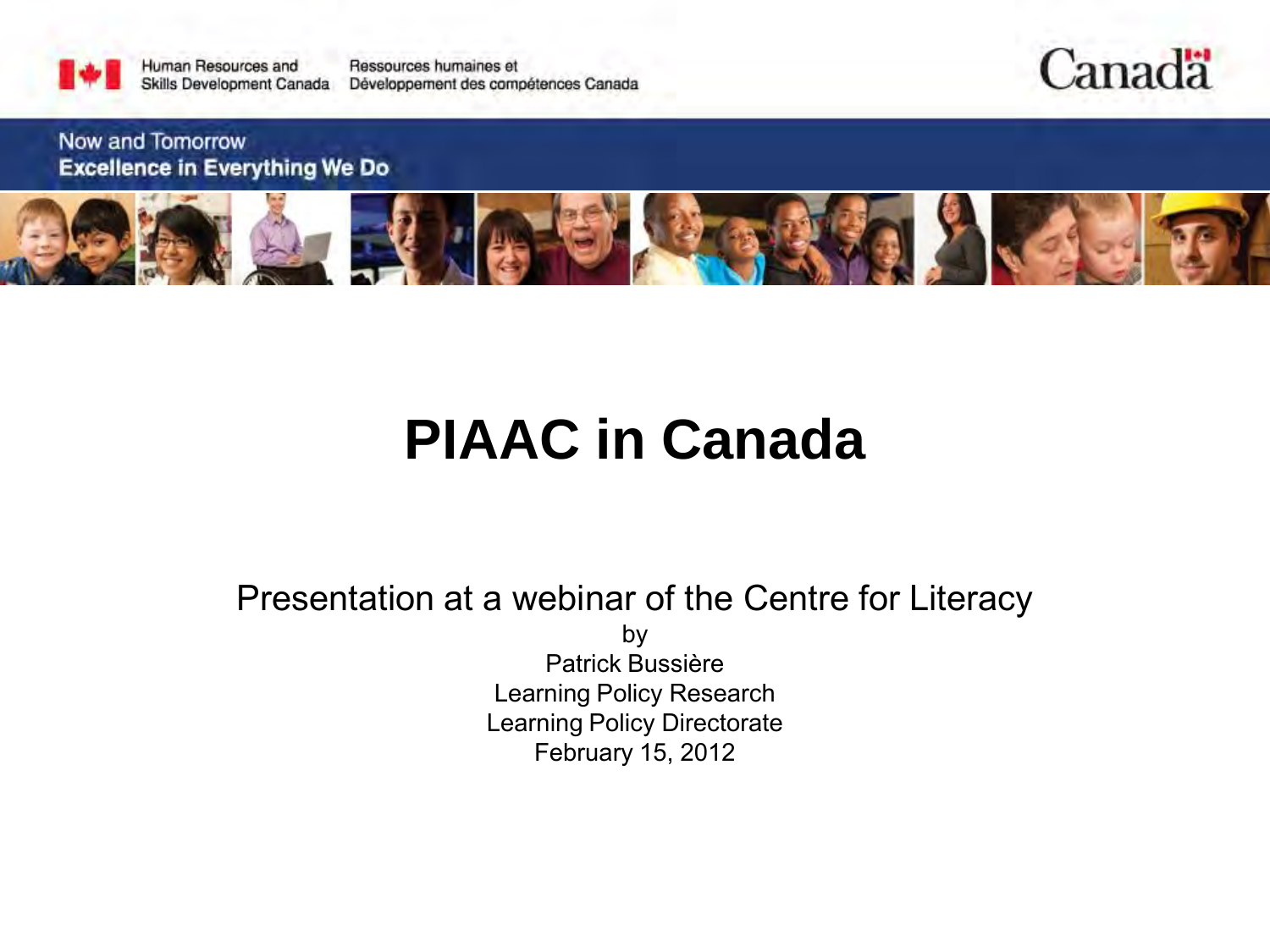- [What is PIAAC?](#page-2-0)
- [Main elements of PIAAC and definitions](#page-4-0)
- PIAAC in Canada
	- [Sample size and over sampling of certain populations;](#page-16-0)
- **Longitudinal platform;**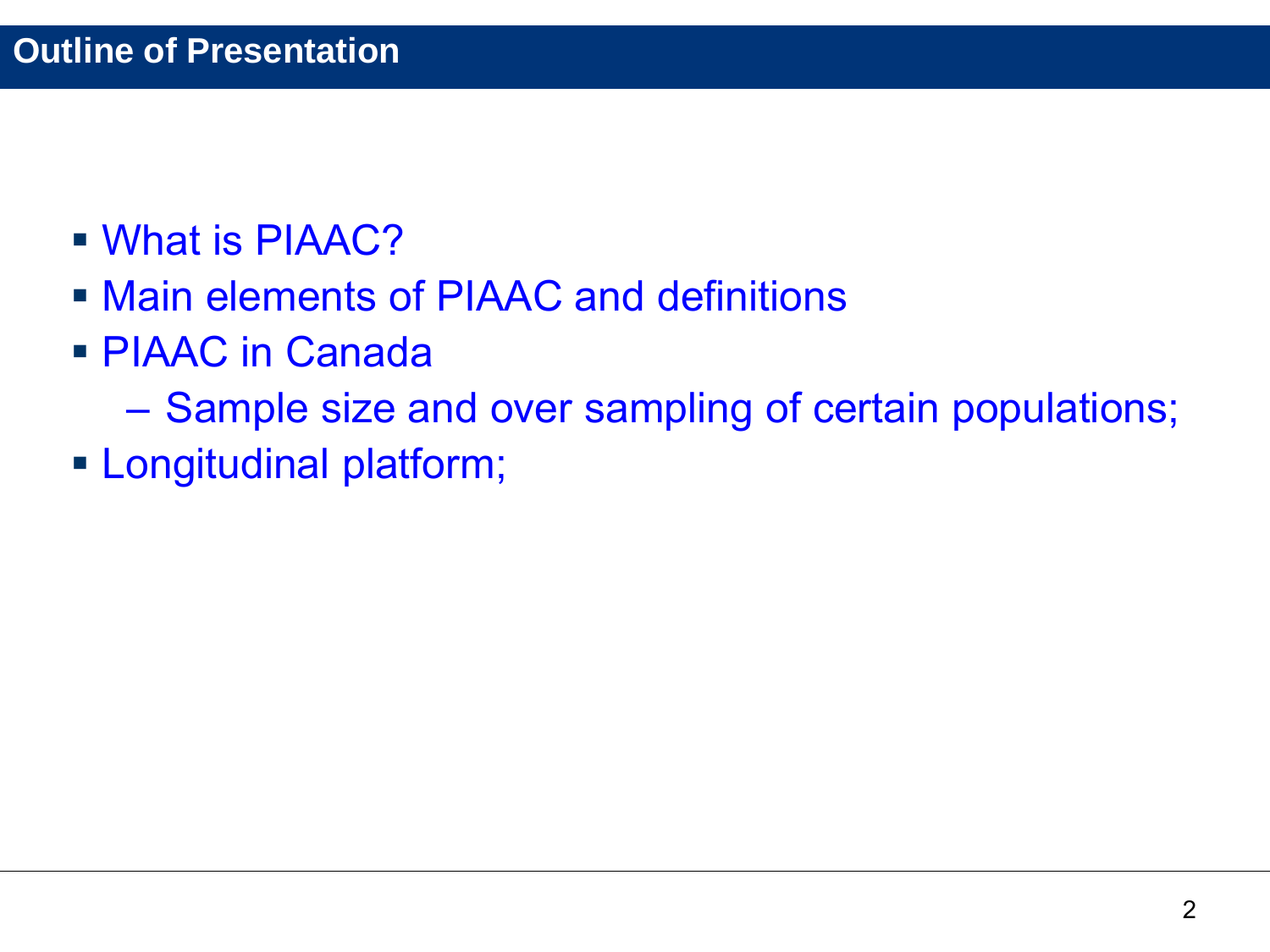<span id="page-2-0"></span> OECD initiative to assess skills and competencies of working-age adults across 26 countries, including most EU countries, the US and Australia. Canada is one of 26.

### **PIAAC will:**

- Assess literacy, numeracy skills and the ability to solve problems in a technology-rich environment in a coherent and consistent way across countries
- Focus on the key cognitive and workplace skills that are required for successful participation in the economy and in society
- Provide sound basis for international benchmarking and analysis of adult competencies
- Offer a far more complete and nuanced picture of the stock of human capital than has yet been available to policy makers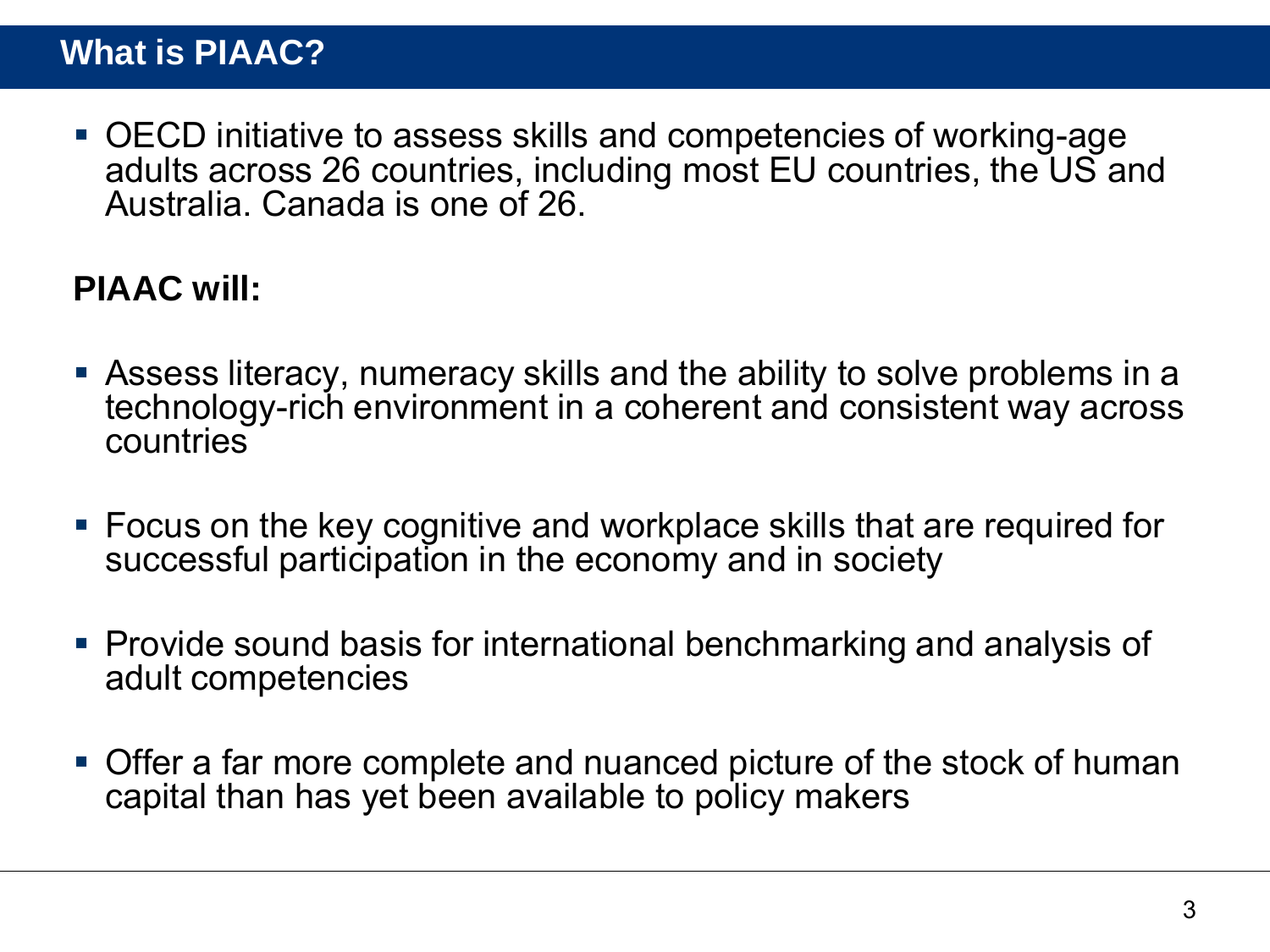### **How PIAAC extends from the previous international literacy survey**

- PIAAC builds on previous investment in international adult surveys, in which Canada has always participated:
	- IALS (1994, 1996, 1998) with 23 countries/regions
	- ALLS (2003) with seven countries/regions and (2006) with 5 countries
- PIAAC extends and improves on the work of these previous surveys:
	- Growing need to collect more sophisticated information on adult ability to solve problems and deal with complex information that is often presented electronically.
	- Measure problem solving in technology-rich environments, and collect information on skills used in the workplace.
	- Will look more closely at whether people with low literacy levels have the basic building blocks that they need to read effectively.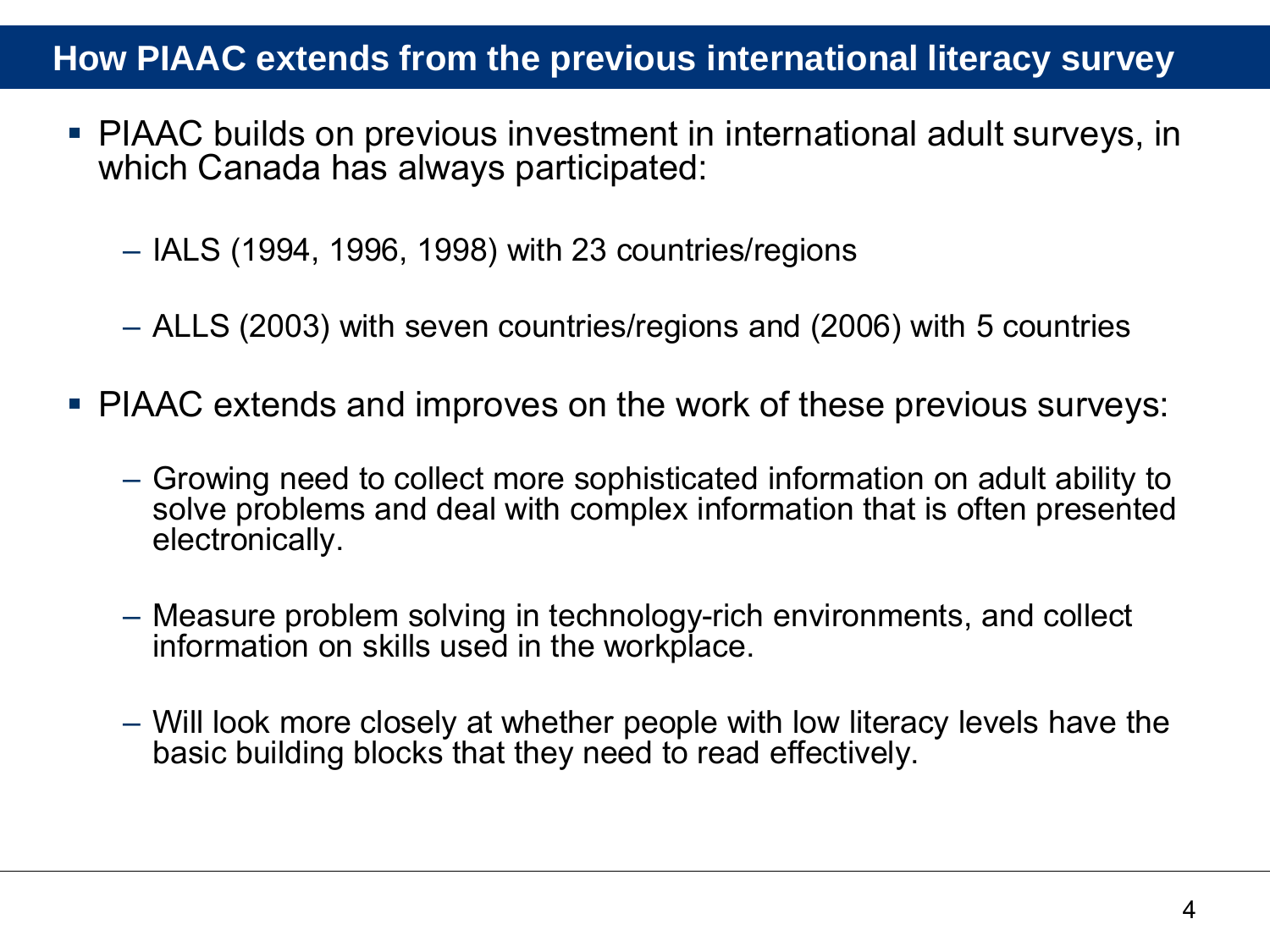<span id="page-4-0"></span>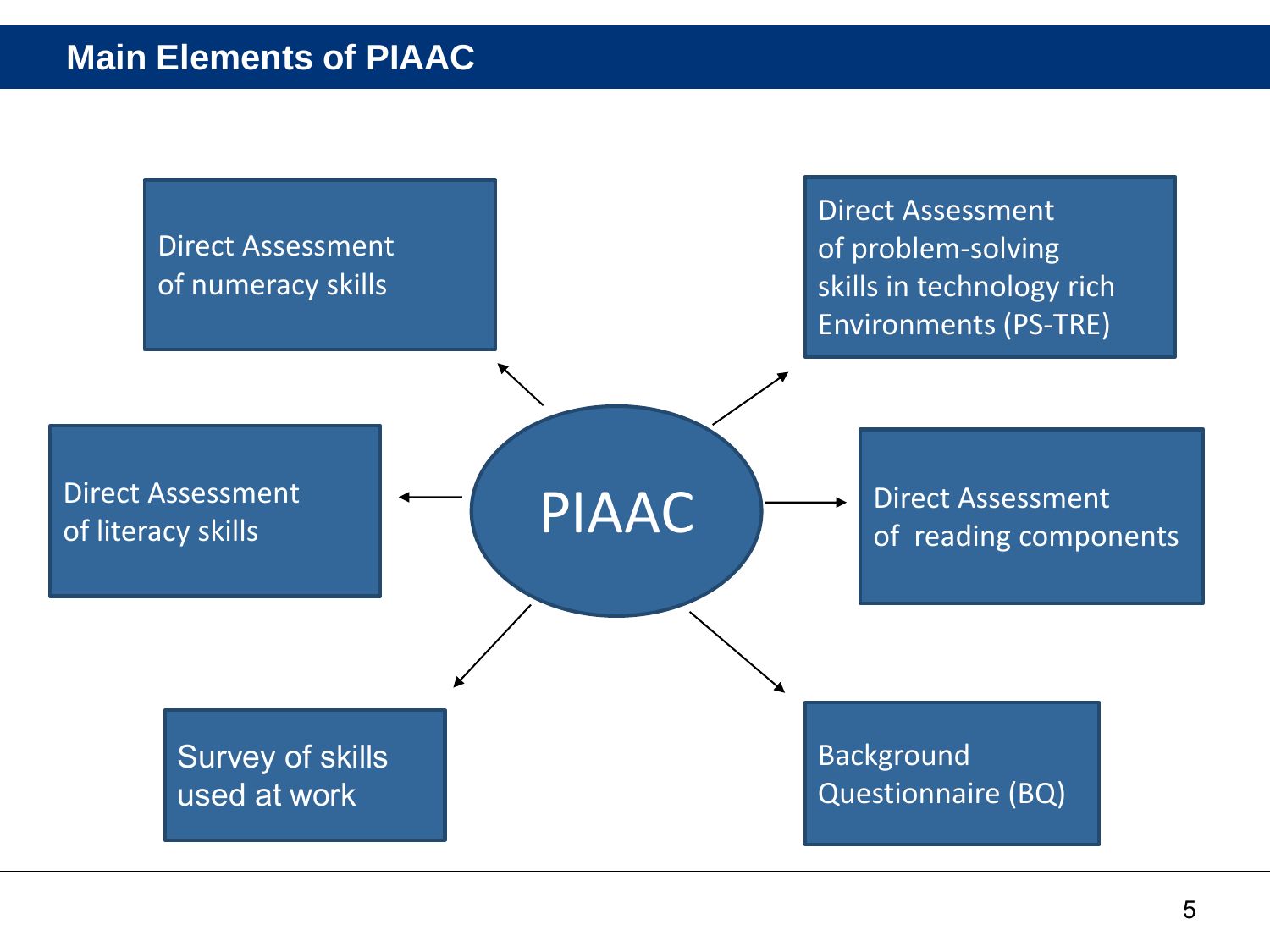- **The ability to understand and use information** from written texts in a variety of contexts to achieve goals and further develop knowledge and potential.
- **This is a core requirement to develop higher-order** skills and to obtain positive economic and social outcomes.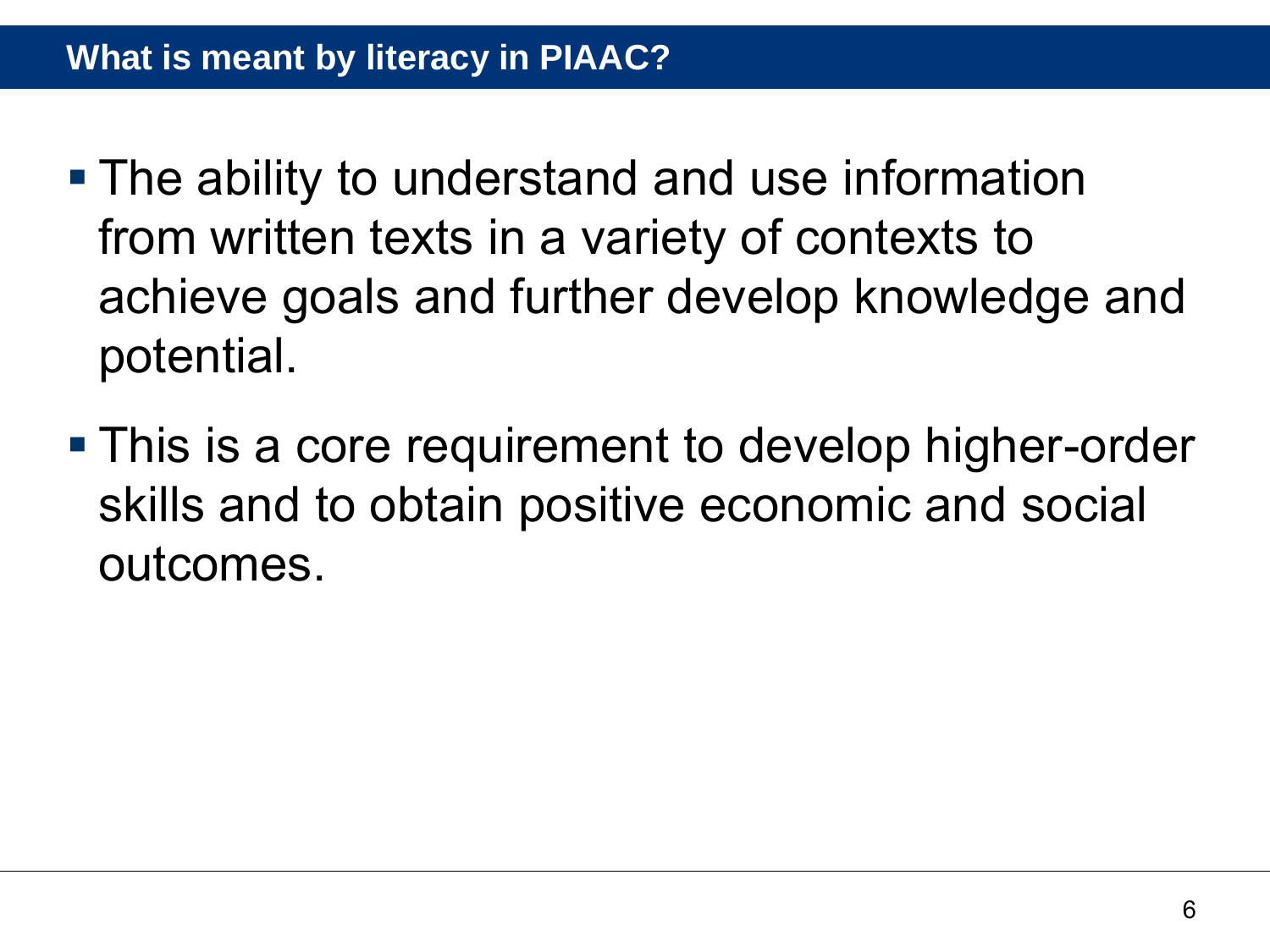- In order to read effectively, one requires basic skills such as word recognition, decoding skills, vocabulary knowledge and fluency.
- **These are the basic reading component skills and** are essential for the acquisition of literacy skills.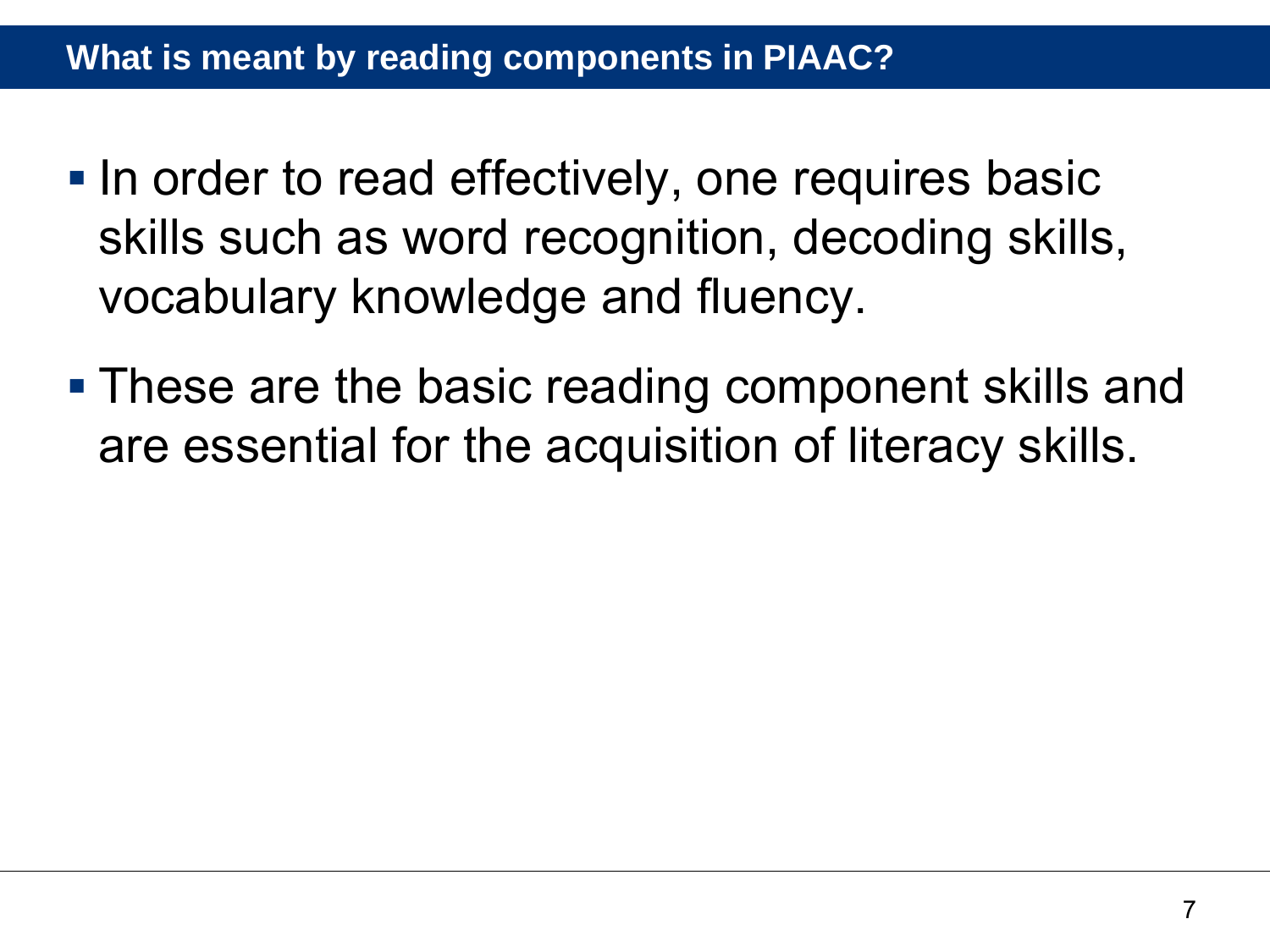### **What is meant by numeracy in PIAAC?**

- The ability to use, apply, interpret, and communicate mathematical information and ideas.
- Essential skill in an age when individuals encounter an increasing amount and wider range of quantitative and mathematical information in their daily lives.
- Numeracy is a parallel skill to reading literacy
	- Need to assess how literacy and numeracy interact
	- They are differently distributed across subgroups of the population.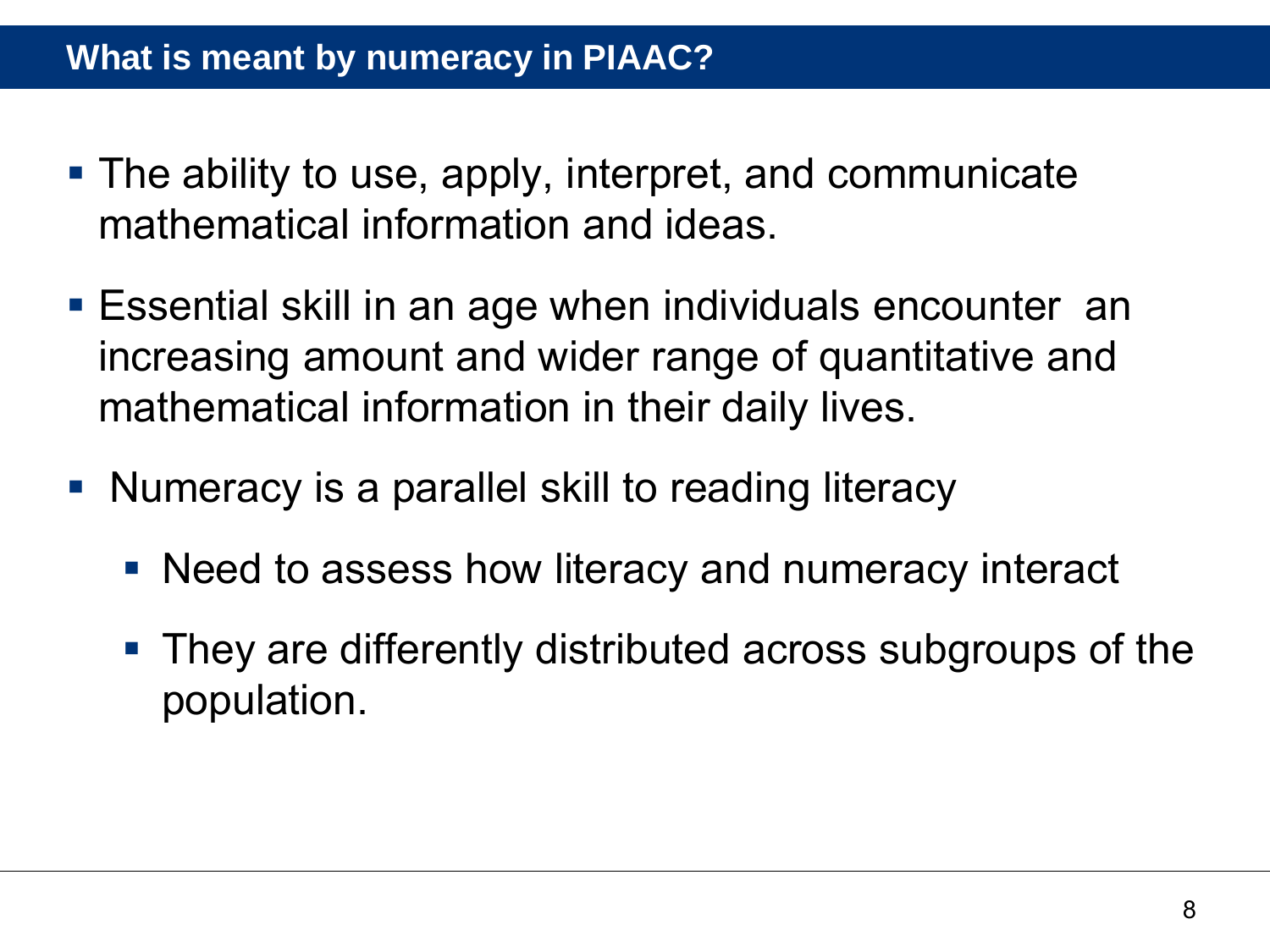- **Refers to the ability to use technology to solve** problems and accomplish complex tasks.
- Not a measurement of "computer literacy" but rather of the cognitive skills required in the information age.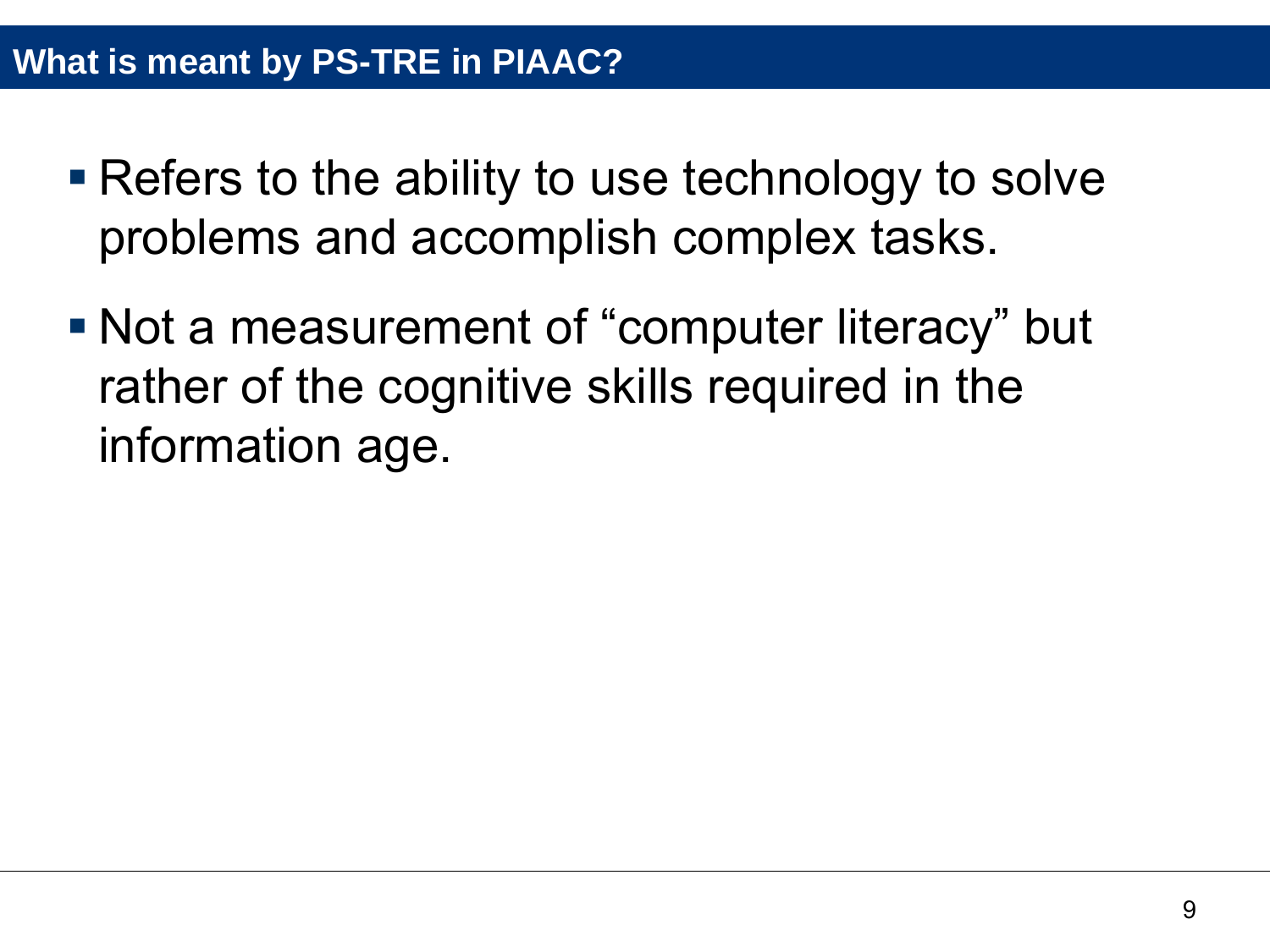### **How will the skills used at work be surveyed?**

- Only for adults in employment, and the survey uses a "Job Requirements Approach" (JRA)
- Asks about the types and levels of a number of generic skills used in the workplace.
	- use of reading and numeracy skills on the job
	- mastery of information technology, communication, presentation and team-working skills
- Asks about the requirements of the person's main job in terms of the intensity and frequency of the use of such skills and self-assessment on whether having skills surplus or skills deficiency.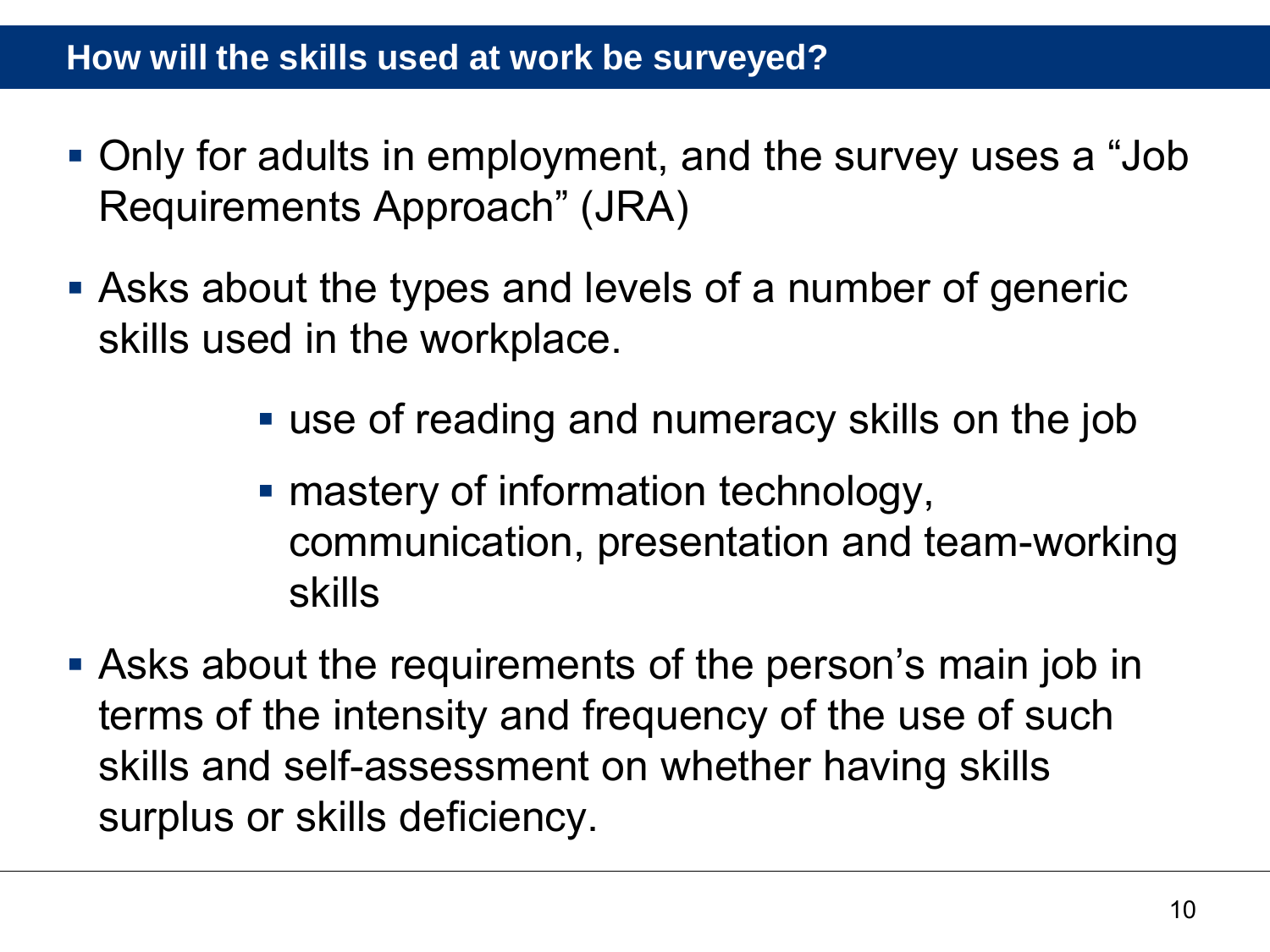### **PIAAC BQ flowchart**



#### **Flow Chart PIAAC Background Questionnaire**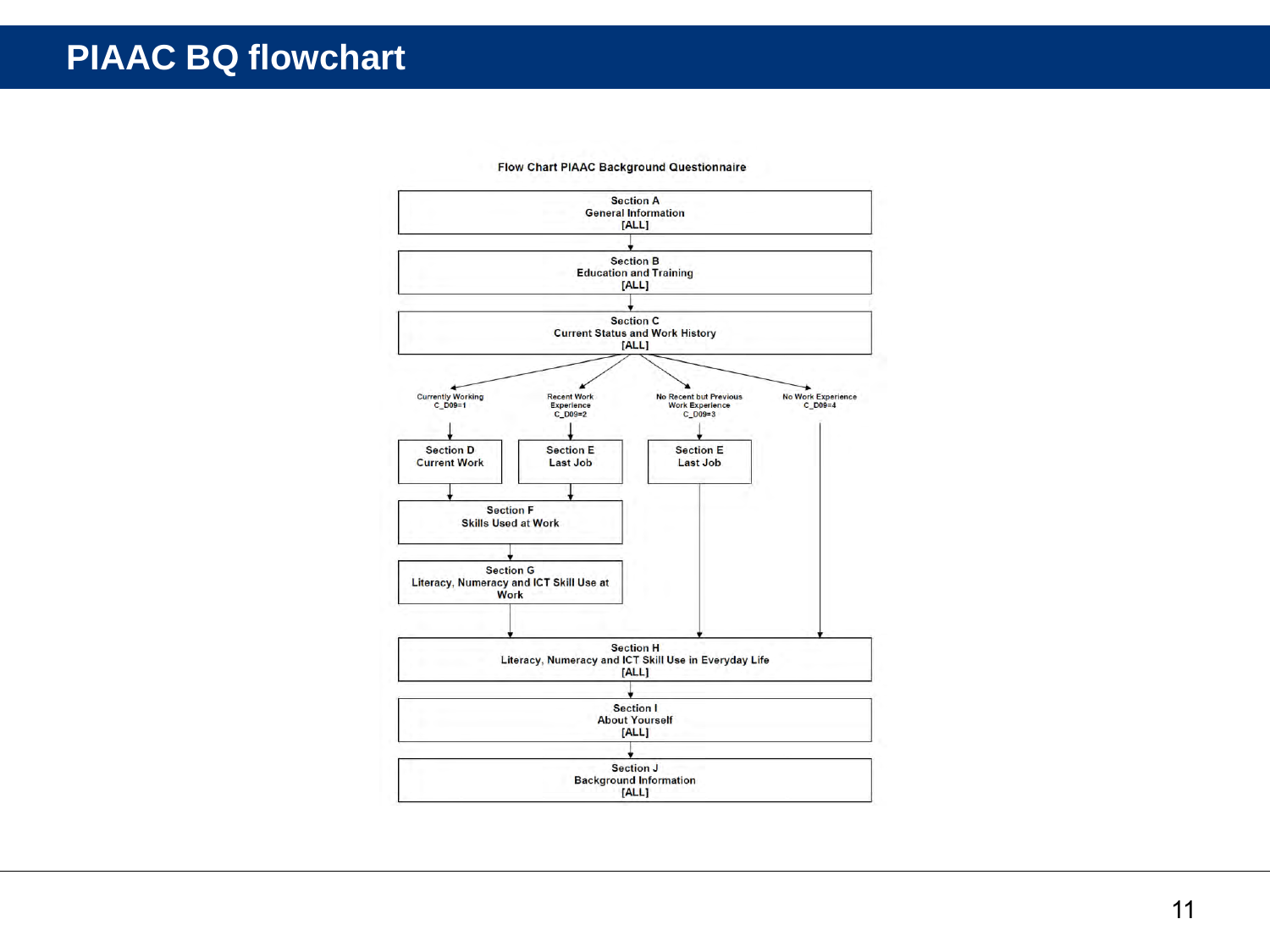### **Demographic characteristics**

International

- Age, gender, Household size, and whether living together with a spouse/partner
- Number of children, the ages of the youngest and oldest child
- Country of birth, year of emigration, Number of books at home

Canadian-specific

- Birth country, immigration category, year of arrival
- **Aboriginal status**
- **Language background and proficiency in both languages**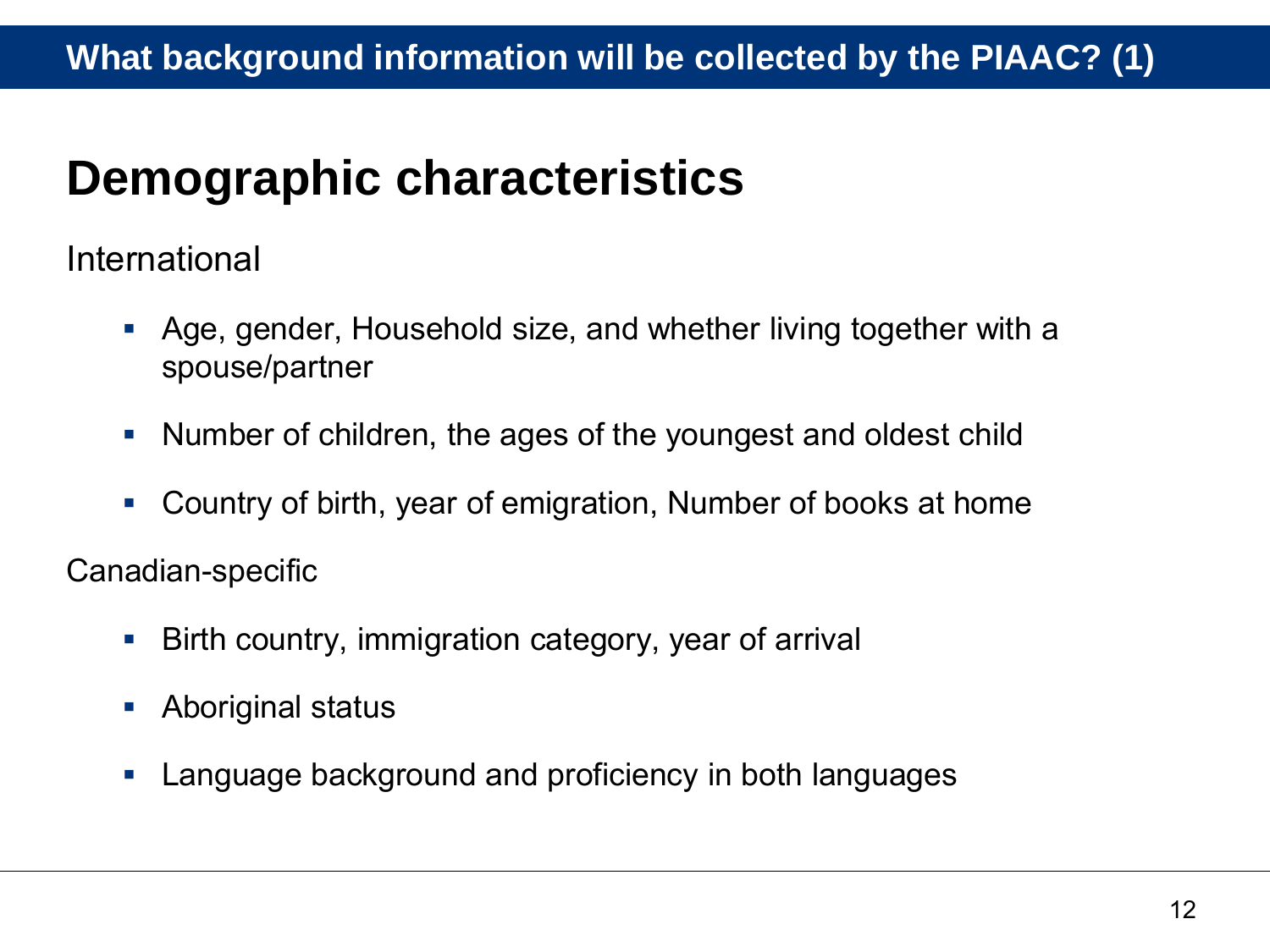## **Educational and Training**

International:

- Highest educational attainment, name of qualification, where and when this qualification was completed,
- Whether currently studying and for what qualification, field, uncompleted qualifications and when stopped studying, the number of qualifications studied in the last 12 months
- Links between study and employment and employers' involvement in work-related study or training
- Reasons for not participating in further education or training

Canadian-specific:

- Whether being a high-school dropout and province or territory when being in high school (HS) or junior HS
- The highest level of schooling (Canadian category) and whether the highest level of schooling was obtained in Canada, and what is the field of study
- The highest level of foreign education, from where, and in which field of study
- Total years of schooling
- Current program and field of study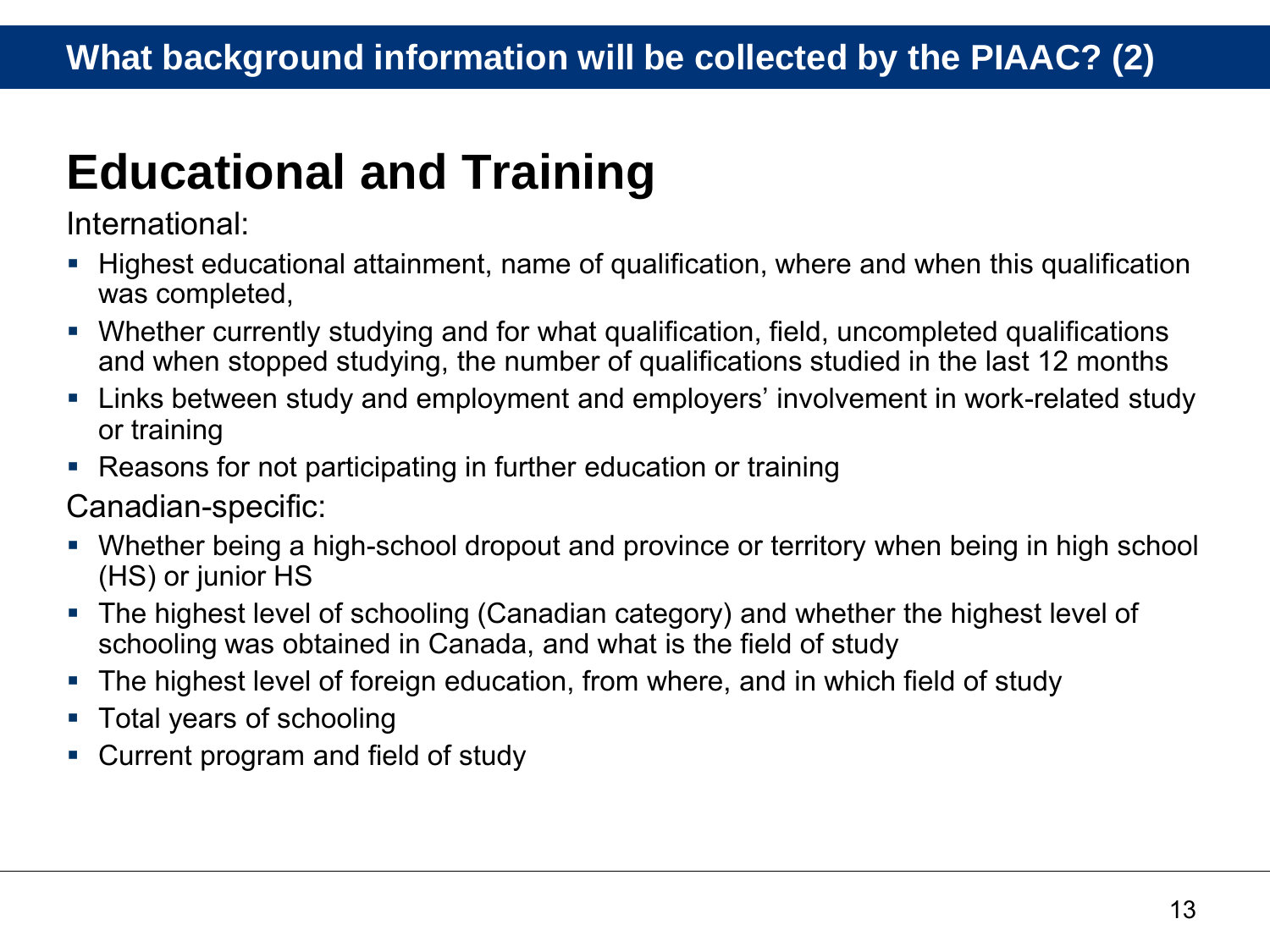# **Jobs**

Current status and work history

#### *International*

– Incidence of paid and unpaid work in the last week, reasons for not looking for work and duration of job-search, methods for finding work, duration in paid work or self-employment

### *Canadian-specific*

- Number of years of full-time work experience (both inside and outside Canada)
- **Current work**

#### *International*

– Occupation, industry, job tenure, size of business, supervisory responsibilities, type of contract and hours usually worked per week, autonomy in job, requirement for qualification in job, incidence of informal learning, job satisfaction, earnings

#### *Canadian-specific*

– For whom one works: name of business, type of employment contract (Canadian list), required educational qualification for the job (Canadian category), language used most often at work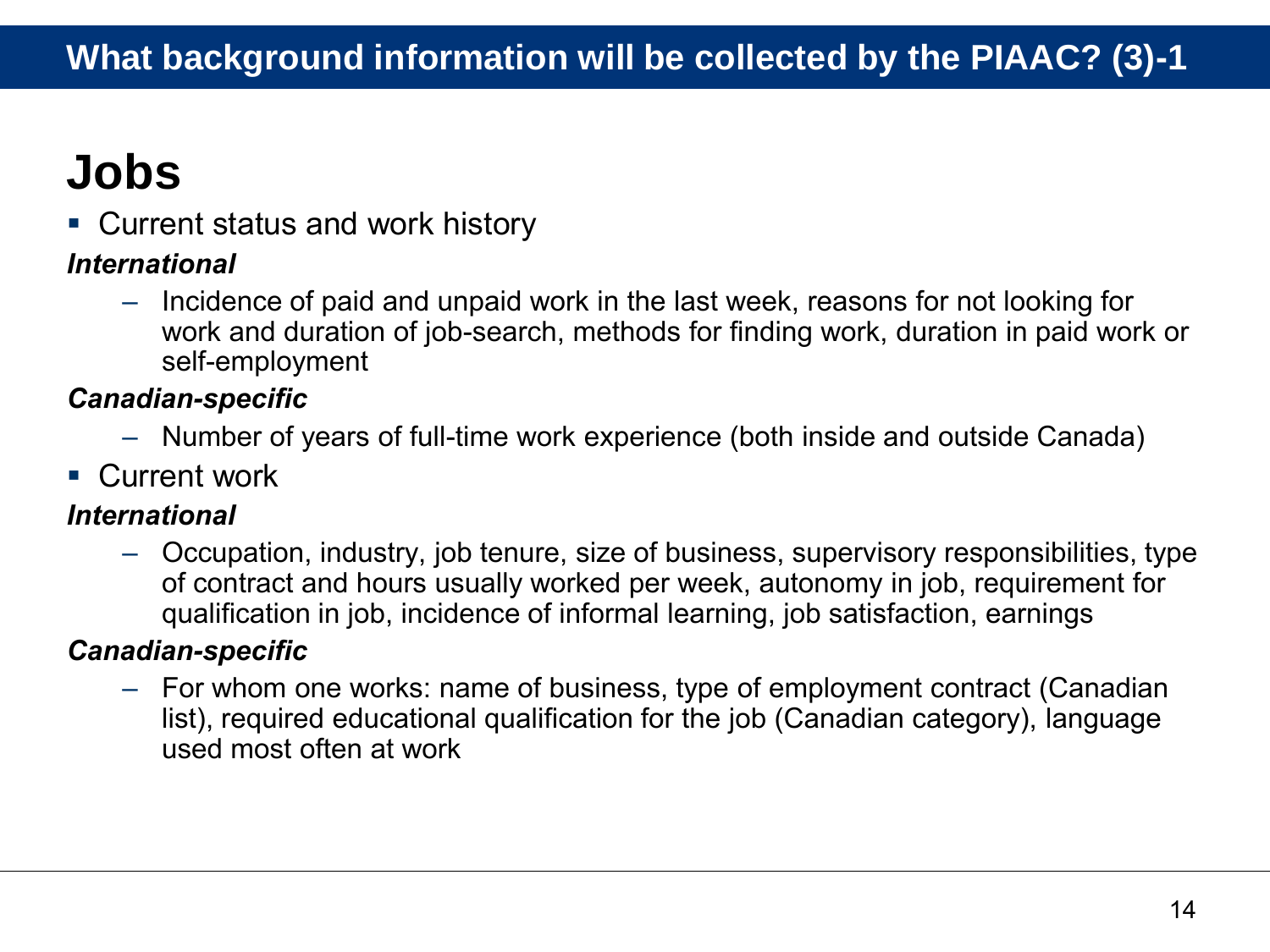# **Jobs**

■ Last job

### *International*

– Occupation, industry, job tenure, size of business, supervisory responsibility, type of contract, hours usually worked per week, main reason for stopping working in last job

### *Canadian-specific*

- For whom one works: name of business
- Type of employment contract (Canadian list)
- Languages used most often at work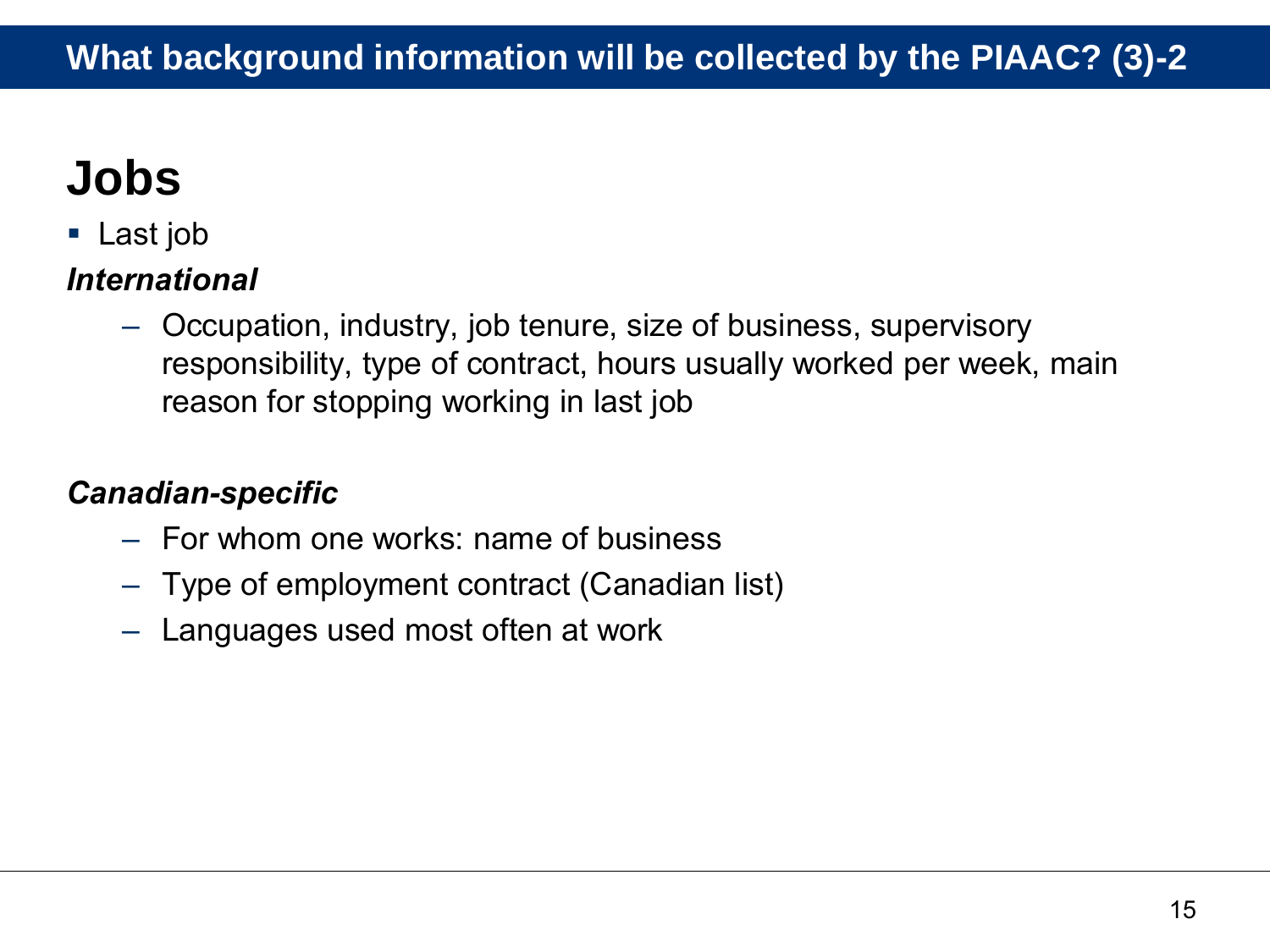### **How individuals use literacy, numeracy, and technology skills in everyday life**

International:

- Reading and writing activities
- Use of computer
- Activities involving numbers, quantities, numerical information, statistics or mathematics

Canadian-specific:

na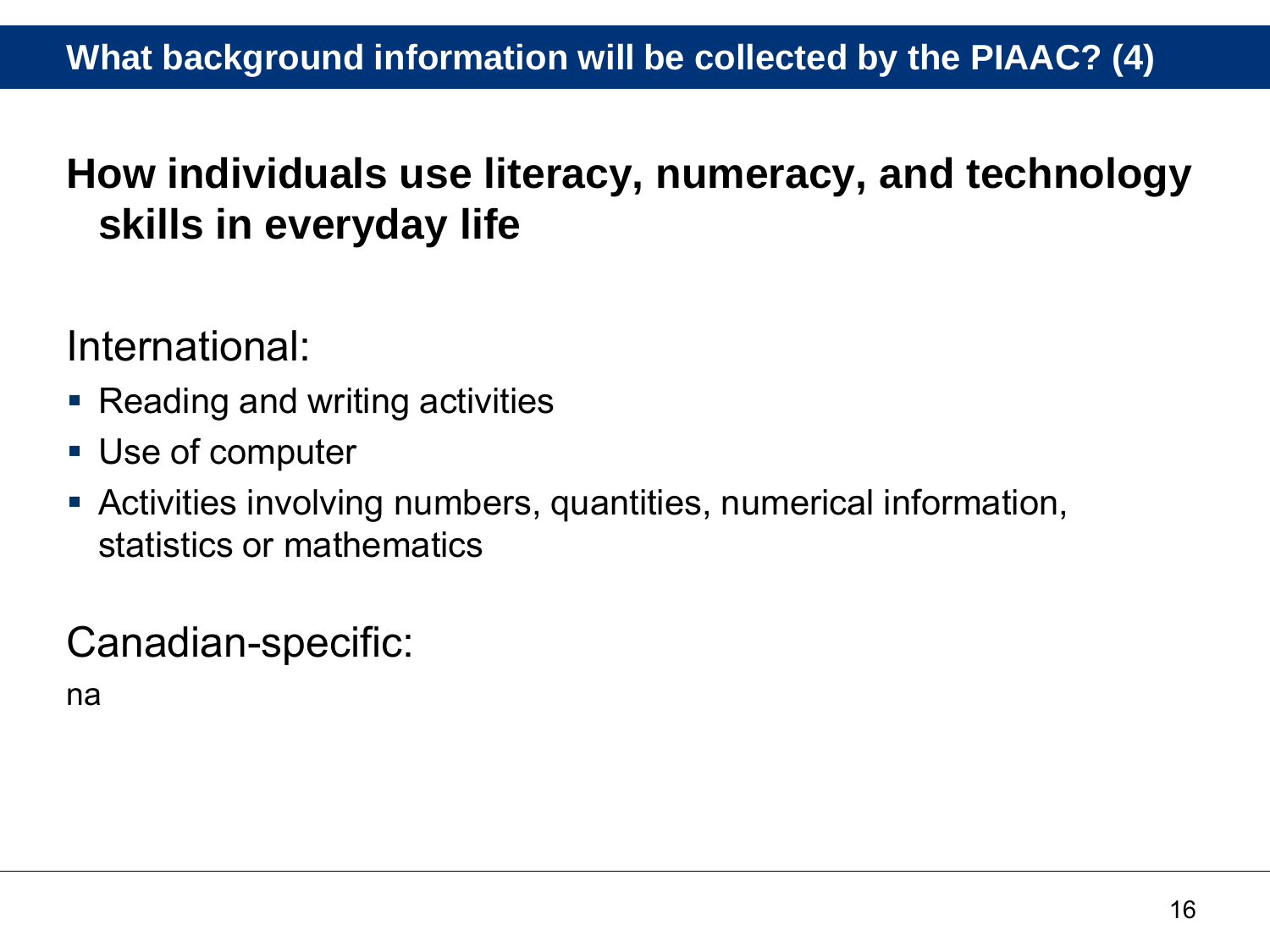### <span id="page-16-0"></span>**PIAAC in Canada**

- Largest net sample of all participating countries (approximately 25,000 respondents) in order to provide general population estimates both at the national level (for both official languages), and for each of Canada's 13 provinces and territories.
- Over sampling for targeted population:
	- Recent immigrants
	- Aboriginal populations
	- Official language populations living in minority settings
	- Youth (16-24)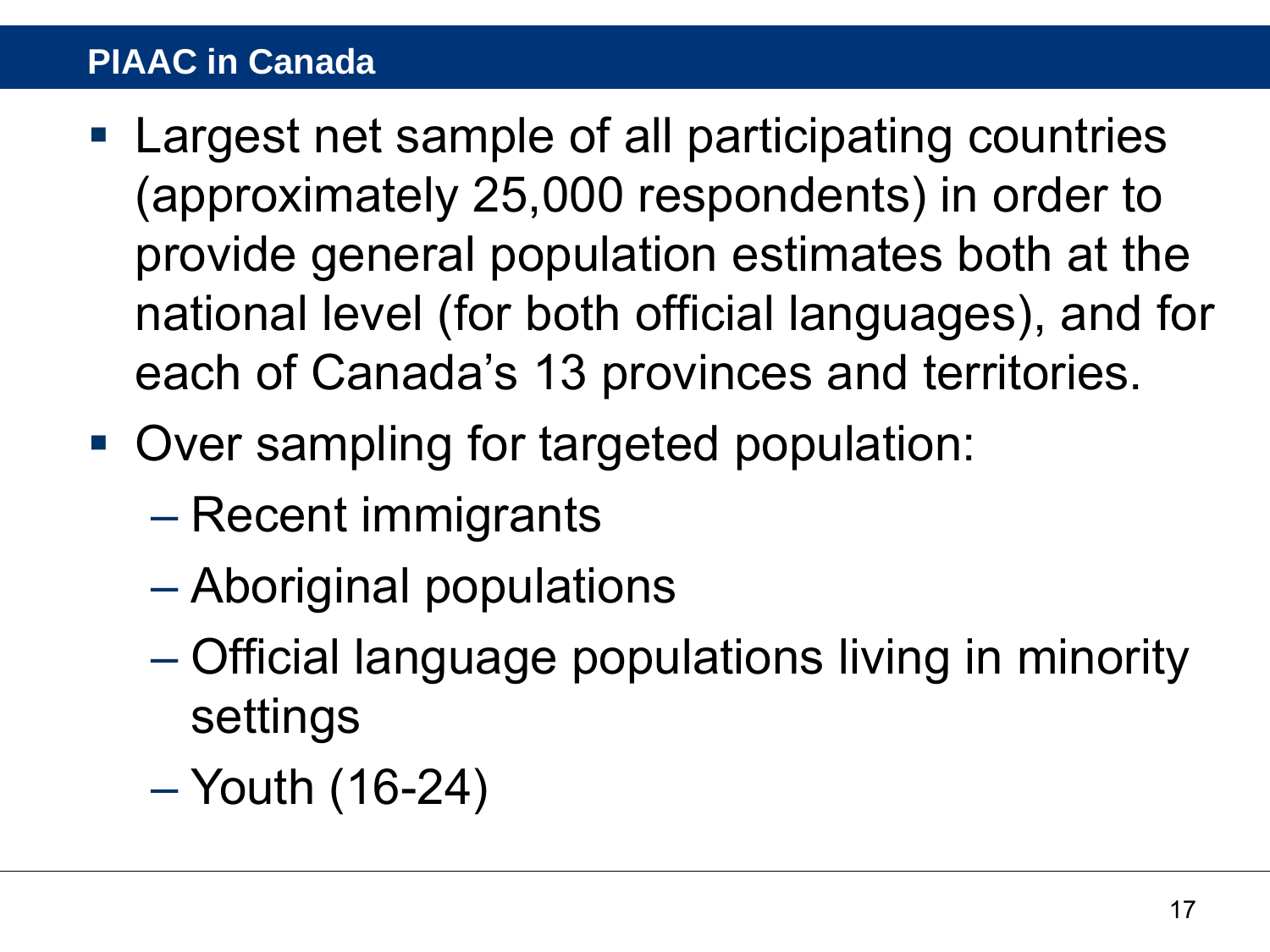### **PIAAC in Canada: a multi-stakeholder partnership**

- PIAAC in Canada is made possible by the involvement of the following partners:
	- Human Resources and Skills Development Canada
	- The Council of Ministers of Education, Canada representing all provinces and territories
	- Canadian Northern Economic Development Agency
	- Citizenship and Immigration Canada
	- Aboriginal Affairs and Northern Development Canada
	- Public Health Agency of Canada
- Statistics Canada act as National Project Manager, while HRSDC and CMEC are leading the project in Canada.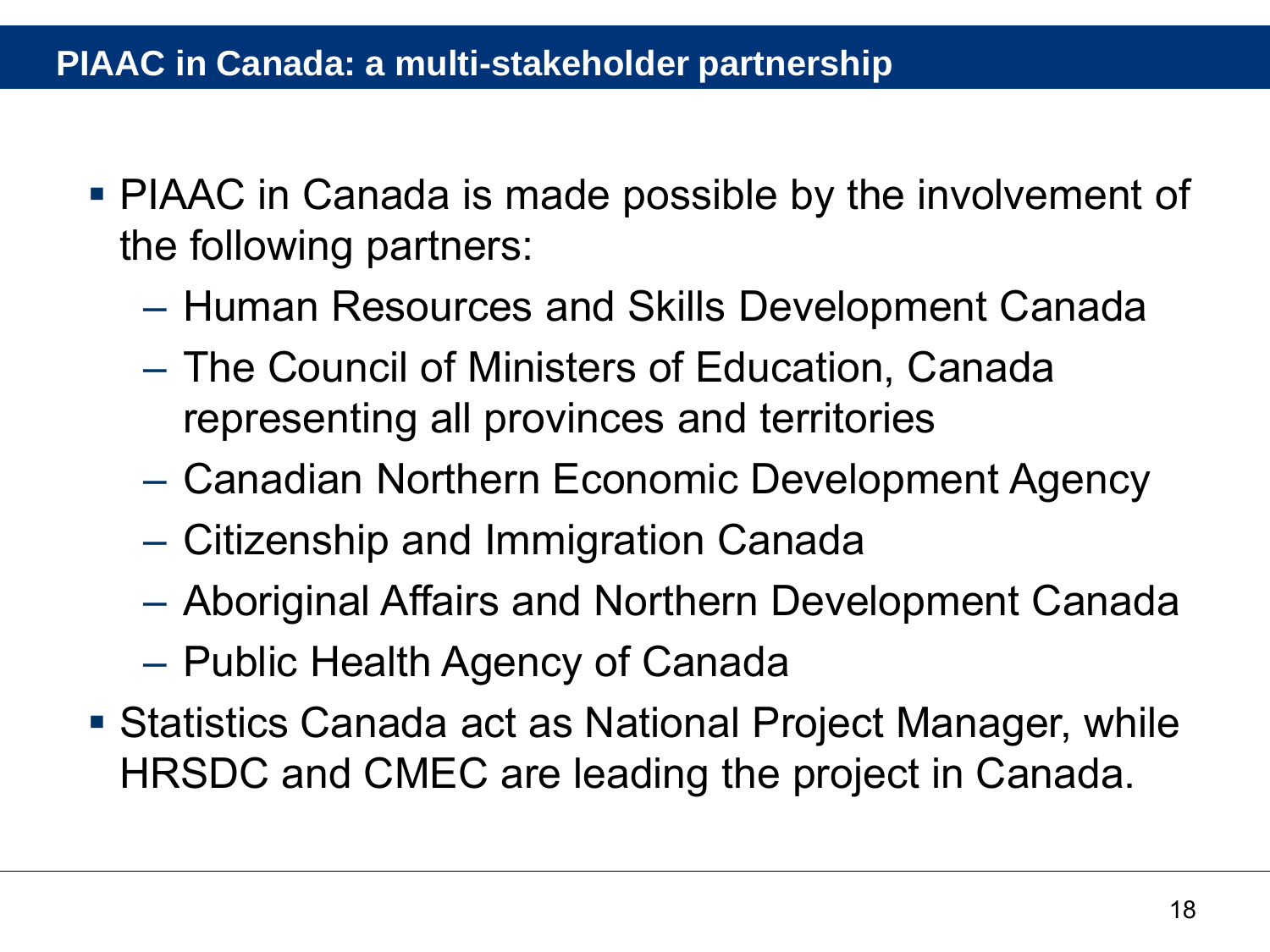- <span id="page-18-0"></span> The **Longitudinal Platform** (LP) is a new Canadian longitudinal data instrument which will contribute to further the understanding of the relationship and linkages between major life experiences and their impact on people's educational, employment, family and financial outcomes.
- It will focus on the adult population and, using a life course lens, will cover major transitions and their key determinants in three domains :
	- Labour market, e.g. labour market entry, changes in employment status, changes in jobs, earnings trajectories, retirement
	- Learning & training, e.g., school graduation, return to school/training
	- Family, e.g., union formation/dissolution, birth/adoption, family income and sources of income
- *The coordination of PIAAC and the LP will provide an opportunity to fill data gaps:*
	- Adult competency tests available for some longitudinal platform respondents will allow for comparisons of adult outcomes and transitions with their measured competencies

*PIAAC will use the field name "International Study of Adults" (ISA) and the coordinated survey will be called the Longitudinal and International Study of Adults (LISA).*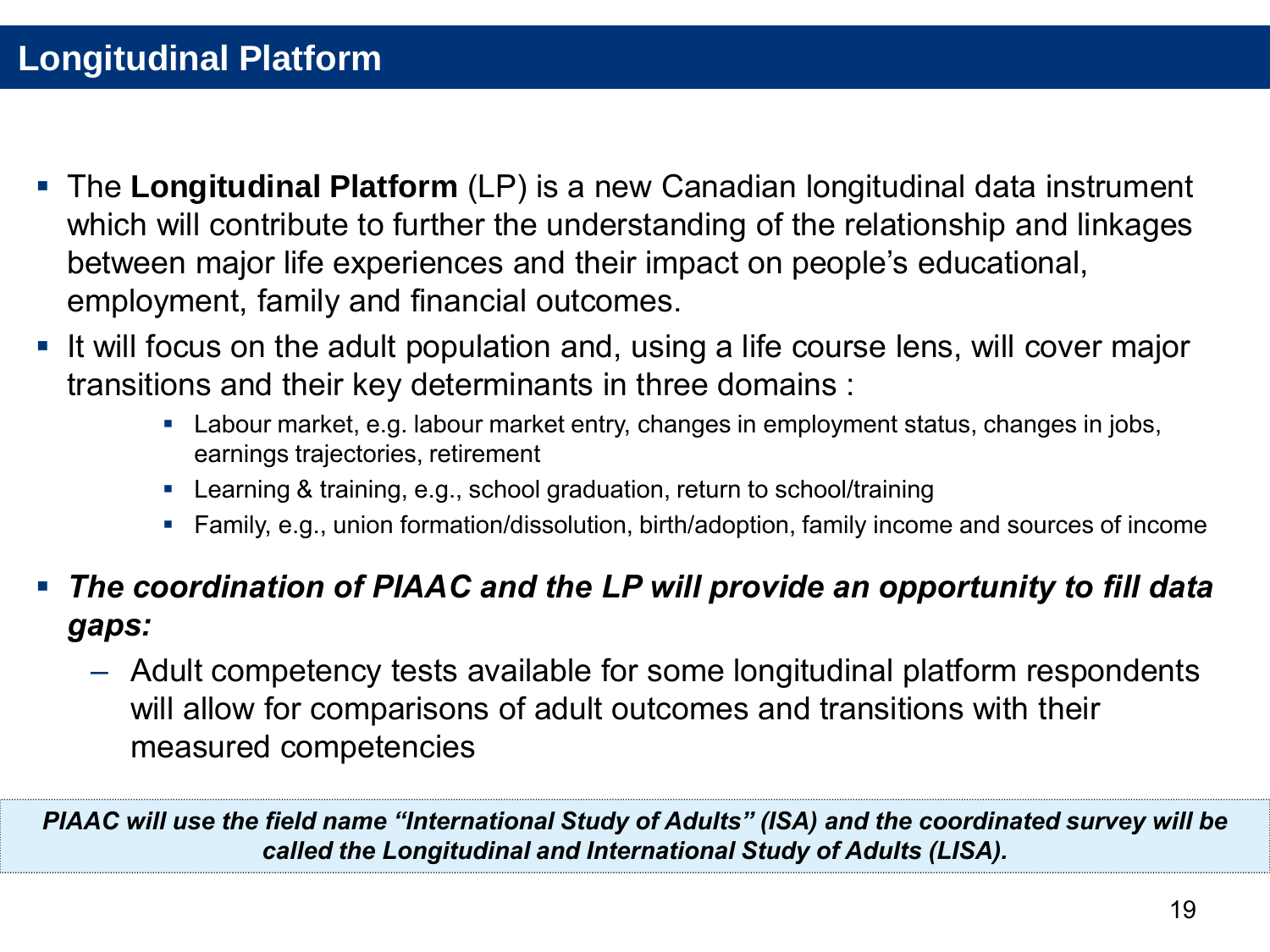## Sample size: 30,000 households (gross)

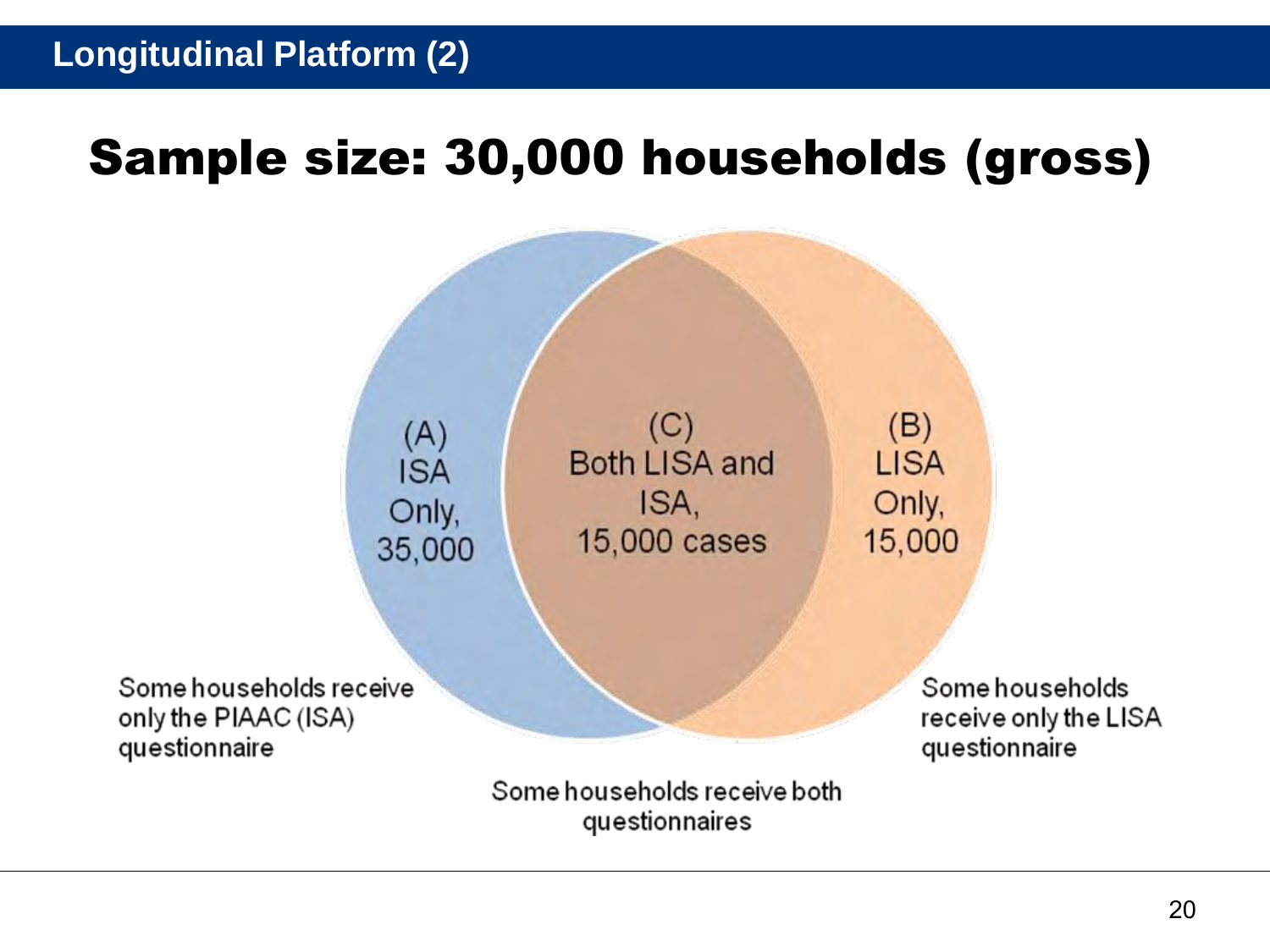### **Longitudinal Platform (3)**

### **In a PIAAC household**

- 1 person aged 16-65 receives a detailed background questionnaire (approximately 1 hour) and the PIAAC assessment (approx. 1 hour)
- Other household members aged 15+ receive a basic background questionnaire (approx. 20 minutes)
- Income and employer information from all respondents will be linked from administrative income tax data (T1 and T4 data); information on pension programs will be obtained from Pension Plan in Canada data

### **In a non-PIAAAC household**

- All members aged 15+ receive a basic background questionnaire (about 20 minutes)
	- Content derived from PIAAC background questionnaire
- All members aged 15+ receive up to 5 minutes of additional content

*PIAAC respondent will not receive additional content and other household members will receive a short background questionnaire based on PIAAC questionnaire*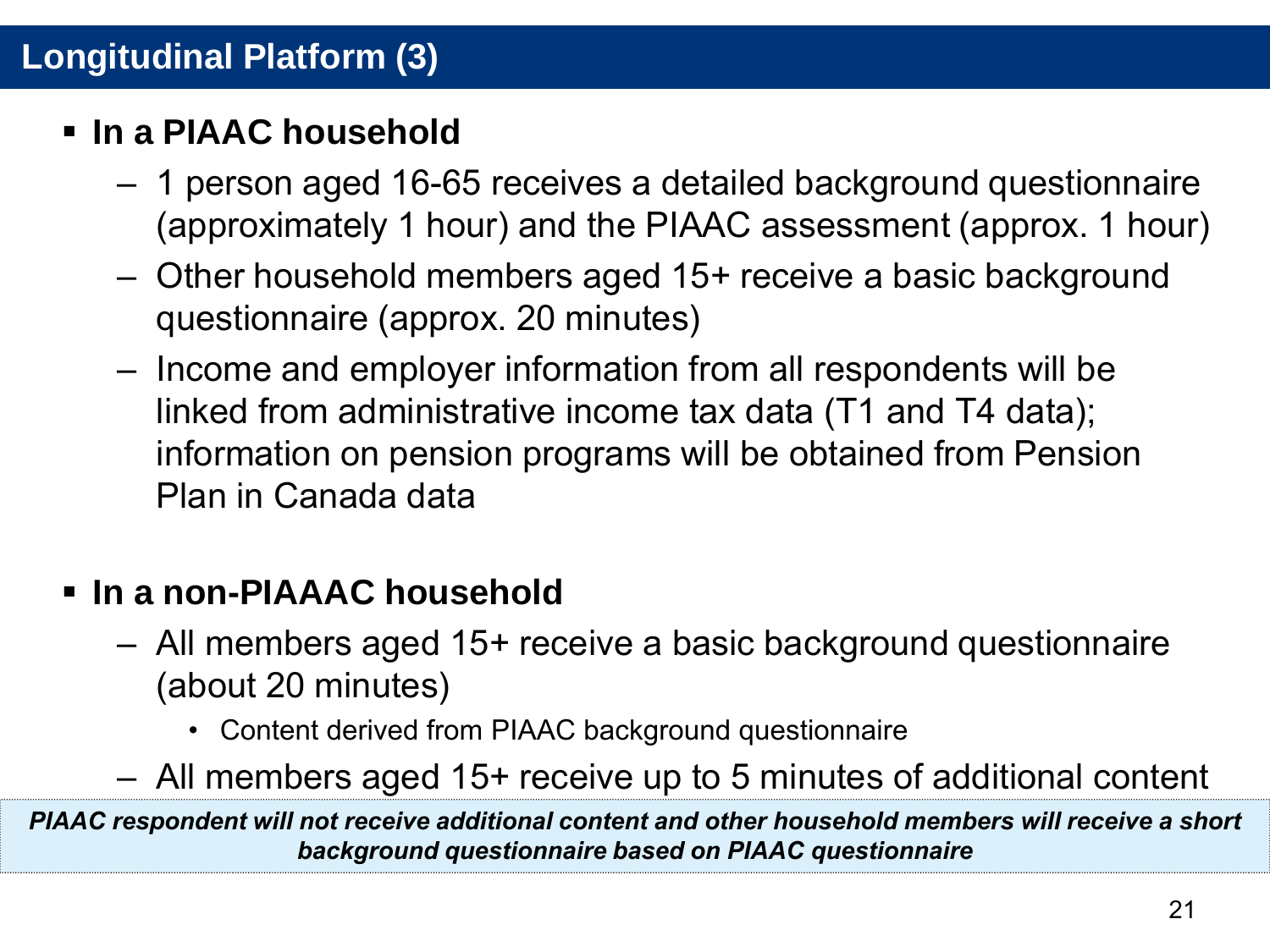### **Content of PIAAC and Longitudinal platform**

| <b>Non PIAAC households</b>                                                                                                                                                                                                                                           |                                                                                                                                                             | <b>PIAAC households</b>                                                                                                                                                                                                                                                                                                                                                                                                                                     |                                                                                                                                                                                                   |
|-----------------------------------------------------------------------------------------------------------------------------------------------------------------------------------------------------------------------------------------------------------------------|-------------------------------------------------------------------------------------------------------------------------------------------------------------|-------------------------------------------------------------------------------------------------------------------------------------------------------------------------------------------------------------------------------------------------------------------------------------------------------------------------------------------------------------------------------------------------------------------------------------------------------------|---------------------------------------------------------------------------------------------------------------------------------------------------------------------------------------------------|
|                                                                                                                                                                                                                                                                       | <b>Basic Background Questionnaire</b>                                                                                                                       | PIAAC respondent<br><b>Detailed Background Questionnaire</b>                                                                                                                                                                                                                                                                                                                                                                                                | Non-PIAAC respondent<br><b>Basic Background Questionnaire</b>                                                                                                                                     |
| $\bullet$<br>٠<br>$\bullet$<br>٠<br>٠<br>٠                                                                                                                                                                                                                            | Family relationship matrix<br>Demographics<br>Education<br>Labour market and job characteristics<br><b>Basic health status</b><br>Parent's education status | Family relationship matrix<br>$\bullet$<br>Demographics<br>$\bullet$<br>Education<br>$\bullet$<br>Labour market and job characteristics<br>$\bullet$<br><b>Basic health status</b><br>$\bullet$<br>Parent's education status, main job<br>$\bullet$<br>Skills, Literacy, numeracy and ICT skills at<br>$\bullet$<br>work<br>Literacy, numeracy and ICT skills in<br>٠<br>everyday life<br>General household and respondent<br>٠<br>information and opinions | Family relationship matrix<br>$\bullet$<br>Demographics<br>٠<br>Education<br>٠<br>Labour market and job characteristics<br>٠<br><b>Basic health status</b><br>٠<br>Parent's education status<br>٠ |
| <b>Additional content</b><br>$\bullet$<br>٠<br>Children<br>٠<br>Housing                                                                                                                                                                                               | Annual labour supply<br>Retirement<br>Subjective well being                                                                                                 | <b>PIAAC</b> assessment                                                                                                                                                                                                                                                                                                                                                                                                                                     |                                                                                                                                                                                                   |
| Linked from admin. Data<br>Linked from admin. Data<br>Linked from admin. data<br>Personal and family income and income history<br>Family composition history<br>Locations of residences history<br>Earnings and employers history<br>Pension plan information history |                                                                                                                                                             |                                                                                                                                                                                                                                                                                                                                                                                                                                                             |                                                                                                                                                                                                   |